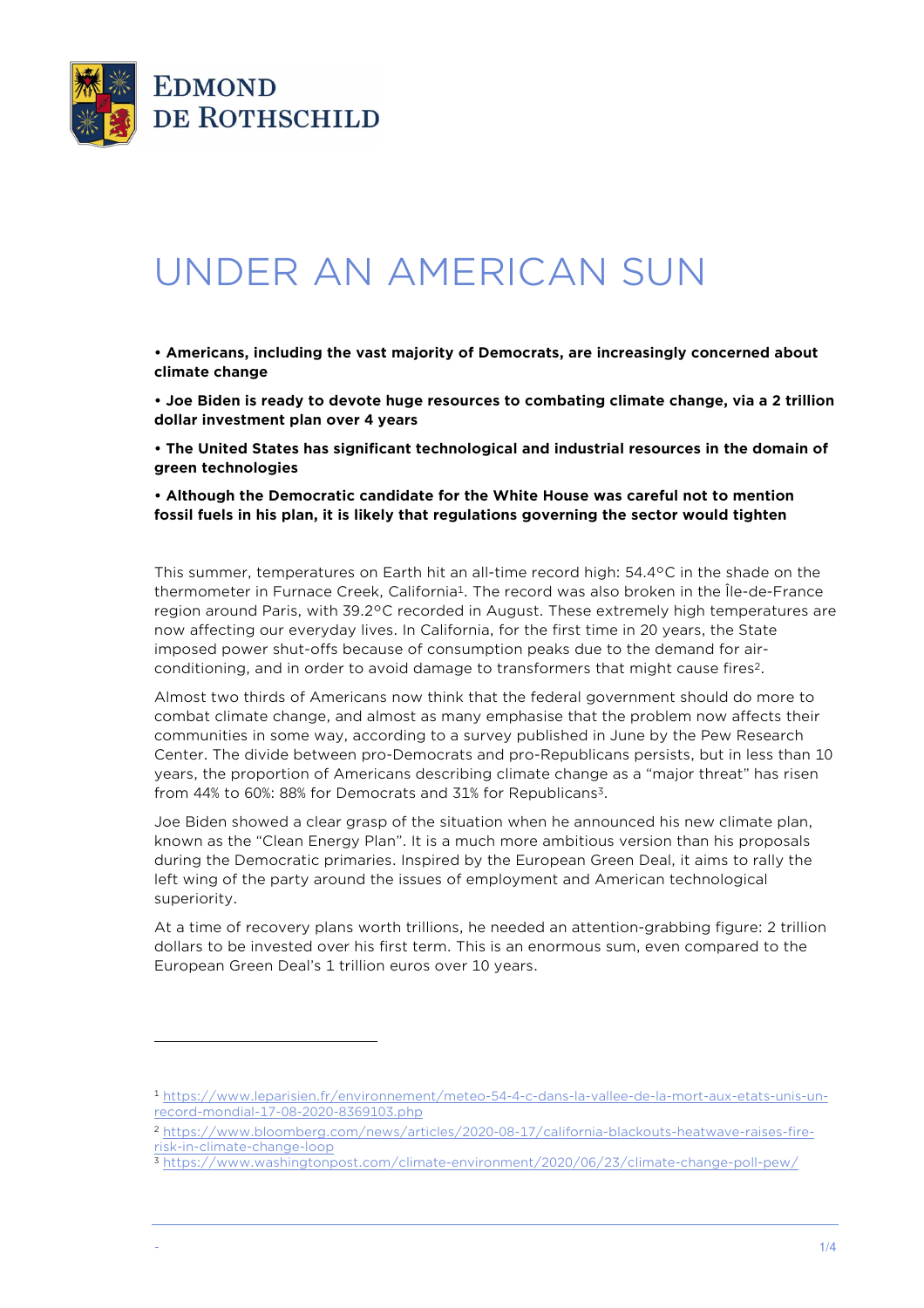The plan covers 5 areas:

- **Electricity generation**, with an ambitious objective to decarbonise the sector by 2035.
- **Transport**, with stricter emissions standards, encouraging the growth of electric vehicles and the return of an ambitious rail policy.
- **Buildings**, aiming to reduce their carbon footprint by 50% by 2035.
- **Hydrogen**, with support for research and for the sector, in order to achieve parity of cost between green hydrogen produced by electrolysis and grey hydrogen produced by reforming natural gas.
- **Agriculture**, in order to support the investments required to decarbonise the sector.

The plan is careful not to mention fossil fuels, but decarbonisation of the electricity sector implies the end of coal, which is already threatened by low gas prices. Concerning oil, there is no mention of "fracking", the fracturing of bedrock used to obtain shale oil. The left wing of the party wanted to ban this practice, but Biden proposes limiting the authorised zones, which should restrict the growth of the sector. Furthermore, Democrats want to reduce the associated methane emissions, which could increase production costs.

The scale and implementation of this programme will depend on the scope of the potential Democratic victory. Even in the event of a victory in the White House and Congress, if the Republicans retain control of the Senate, they will be able to block legislative changes. The opposite scenario of a Republican victory is not necessarily bad news. Despite his rhetoric, it is under Trump that new renewable additions have accelerated to make up 55% of new additions to capacity, thanks to falling costs<sup>4</sup>.

Looking further back in history, it is worth remembering that it was President Nixon, a Republican, who created the EPA (Environmental Protection Agency) and signed the *Clean Air Act* and *Clean Water Act*.

## WHICH INVESTMENT OPPORTUNITIES IN THIS CONTEXT?

Contrary to preconceptions in Europe, the United States has significant technological and industrial resources in the domain of green technologies. Investment opportunities there are also as numerous as in Europe, and perhaps even greater.

For electricity production, many American utilities have turned to renewable sources. Names like Nextera and Avangrid stand out and are competing with the European leaders. The plan requires massive acceleration in the deployment of solar and wind power, which will benefit domestic players like TPI Composites (a manufacturer of wind turbine blades), First Solar (a solar panel producer) or Solaredge (who makes solar inverters and domestic batteries).

l

<sup>4</sup> https://www.economist.com/united-states/2020/03/14/a-renewable-energy-boom-is-changing-thepolitics-of-global-warming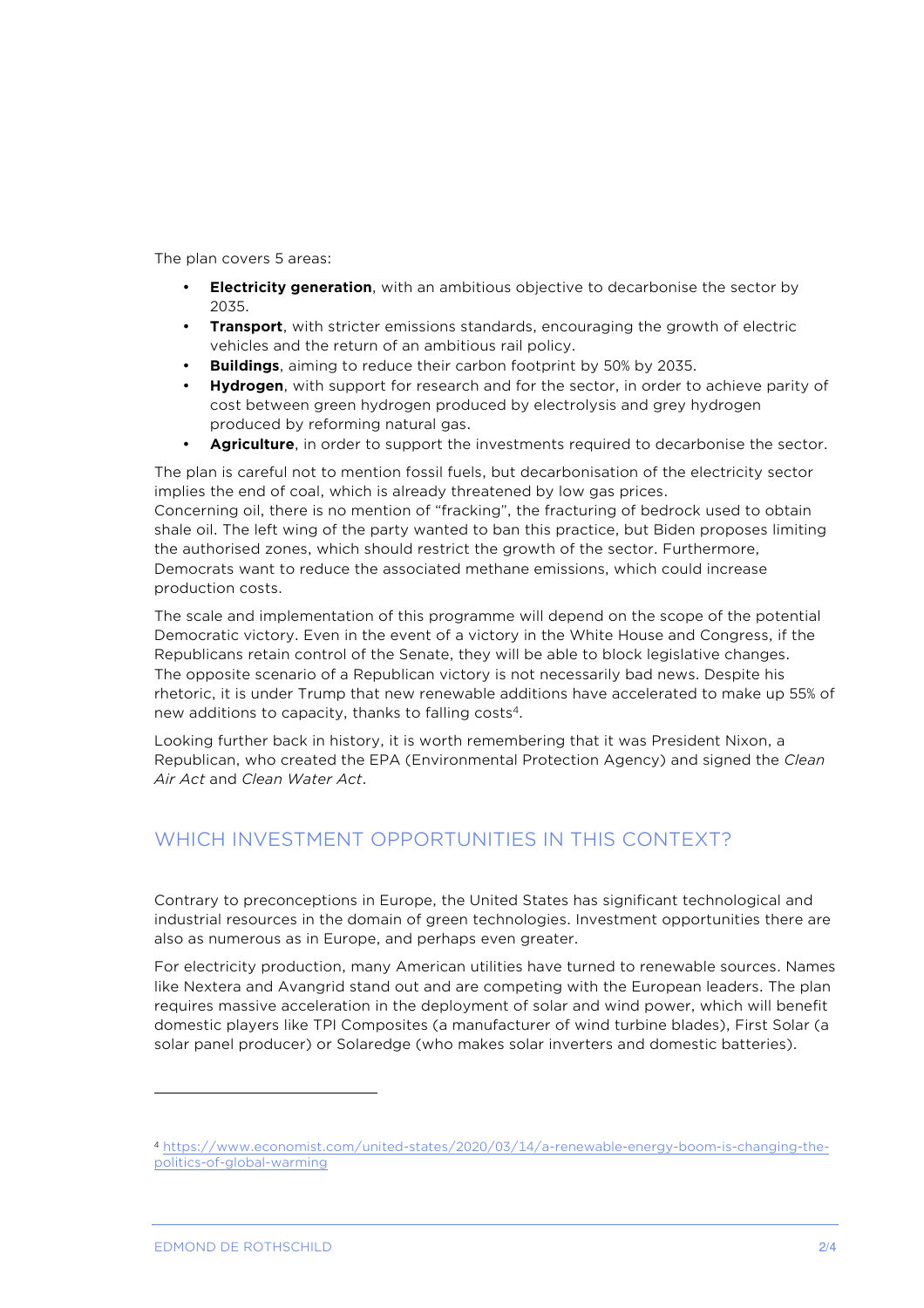In the transport sector, Tesla is now a name that needs no introduction, but many other start-ups have benefited from this company's success to raise funds and launch electric models. Rivian and Lucid Motors have launched promising models and they particularly stand out. In fact, Joe Biden highlighted that the United States has fallen behind China in the development of the electric vehicle and battery industry, and he wants to use "all the levers of the federal government" to make the United States a leader.

The other big name in transport in 2020 is Nikola in our view. The American company wants to transform the lorry market by launching a hydrogen lorry. The group is still in the development stage for this, but its success in the stock market is a boost for the hydrogen sector, bringing in its wake many fuel cell manufacturers like Plug Power and Bloom Energy. Also in transport, the Biden Plan mentions that rail has fallen severely behind, with a degraded infrastructure and poor coverage. It describes the need for a "second great railroad revolution". Alstom would be a key beneficiary, with the acquisition of Bombardier and the banning of the Chinese corporation CRRC. Wabtec is the only significant local player.

In buildings, there are many levers for action and many players who could get involved. Today, just 1% of property is renewed each year<sup>5</sup>. To reduce the greenhouse gas emissions of buildings, it is necessary to move from gas heating to heat pumps, which will also increase the electrification of buildings. Within this sector, players such as Trane, Carrier and Eaton seem to be well positioned. The other course of action regarding buildings is the development of smart meters, to improve tracking of customers' usage and better link electricity production to consumption. Itron, an American smart meter specialist with a global presence, is one of the companies who have distinguished themselves in this field.

In agriculture, there are many players on the American market. For example, Deere would benefit from renewed investment in modernising the sector. Trimble, in the domain of precision agriculture, offers measurement technologies to reduce the usage of inputs.

This rich reservoir of companies shows that the world has woken up to the climate emergency, whatever the ideological position of its leaders. The market is now as important as regulation in driving environmental protection. It does not wait for politicians, having understood the now tangible impacts of climate imbalance.

According to a recent study by Ohio State University, Greenland's glaciers have passed a point of no return. The melting of this icecap is now irremediable, even if climate change were to stop today, because snowfall can no longer compensate for the lost ice.

Given that Biden spoke of an effort "on a scale well beyond the Apollo program", it seems that the environmental theme will remain in the spotlight for a long time in our view.

## **Marouane Bouchriha, International Equities Fund Manager**

l

<sup>5</sup> https://www.iea.org/reports/global-status-report-for-buildings-and-construction-2019